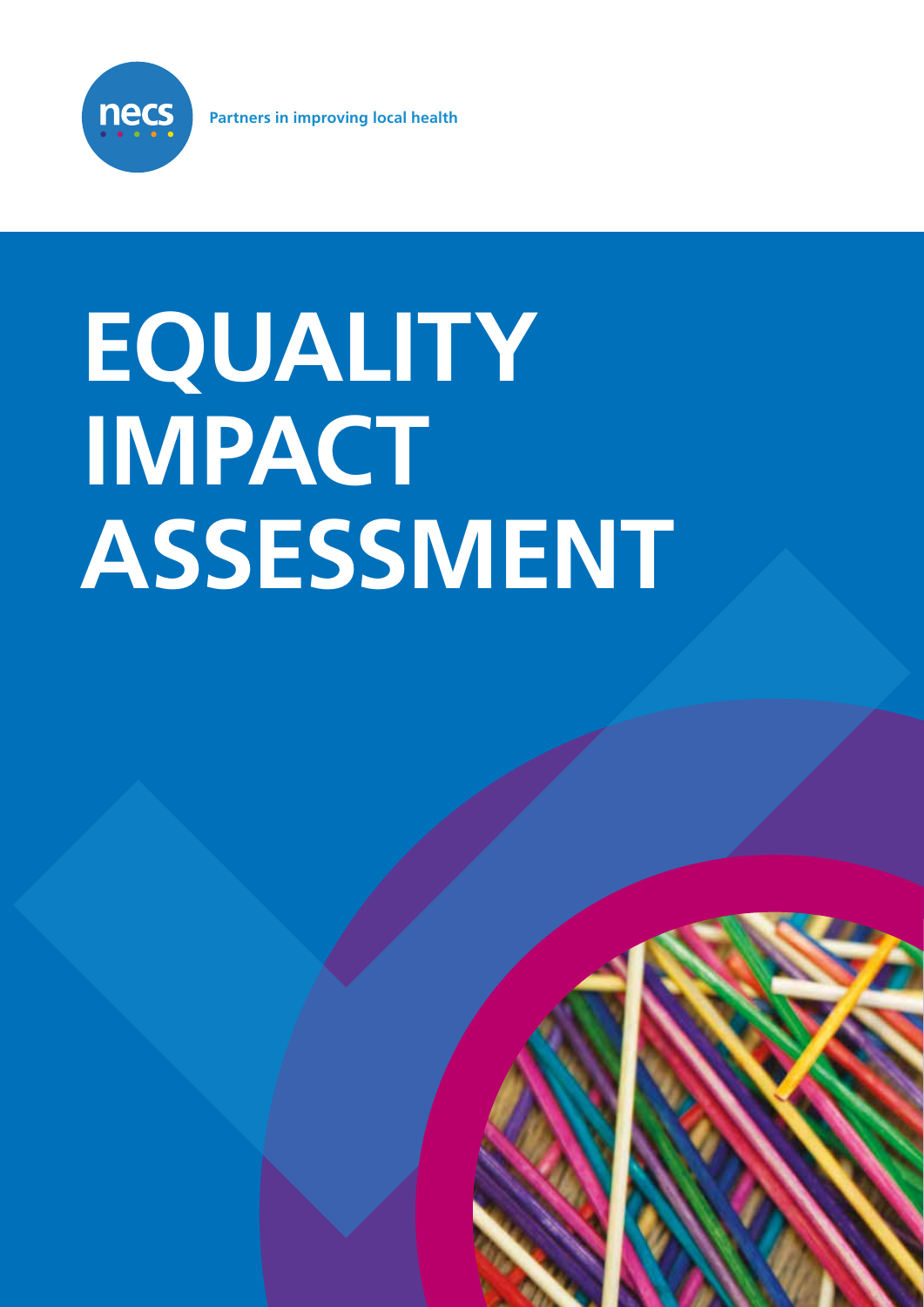#### **Contents**

| <b>Introduction</b>                  |    |
|--------------------------------------|----|
| <b>Step 1 - Evidence Gathering</b>   |    |
| <b>Step 2 - Impact Assessment</b>    | 6  |
| Step 3 - Engagement and Involvement  | g  |
| Step 4 – Methods of Communication    | g  |
| <b>Step 5 - Potential Challenges</b> | 10 |
| <b>Step 6 - Action Plan</b>          | 12 |
| <b>Sign Off</b>                      | 13 |

**An Equality Impact Assessment (EIA) is a process of analysing a new or existing service, policy or process. The aim is to identify what is the likely effect of implementation for different groups including patients, public and staff.**

#### **We need to:**

- Eliminate unlawful discrimination, harassment and victimisation and other conduct prohibited by the Equality Act 2010
- Advance equality of opportunity between people who share a protected characteristic and those who do not
- Foster good relations between people who share a protected characteristic and those who do not

This is the law. In simple terms it means thinking about how some people might be excluded from what we are offering.

The way in which we organise things, or the assumptions we make, may mean that they cannot join in or if they do, it will not really work for them. It's good practice to think of all reasons why people may be excluded, not just the ones covered by the law. Think about people who may be suffering from socio-economic deprivation or the challenges facing carers for example.

This will not only ensure legal compliance, but also help to ensure that services best support the healthcare needs of the local population.

Think of it as simply providing great customer service to everyone.

As a manager or someone who is involved in a service, policy, or process development, you are required to complete an Equality Impact Assessment using this toolkit.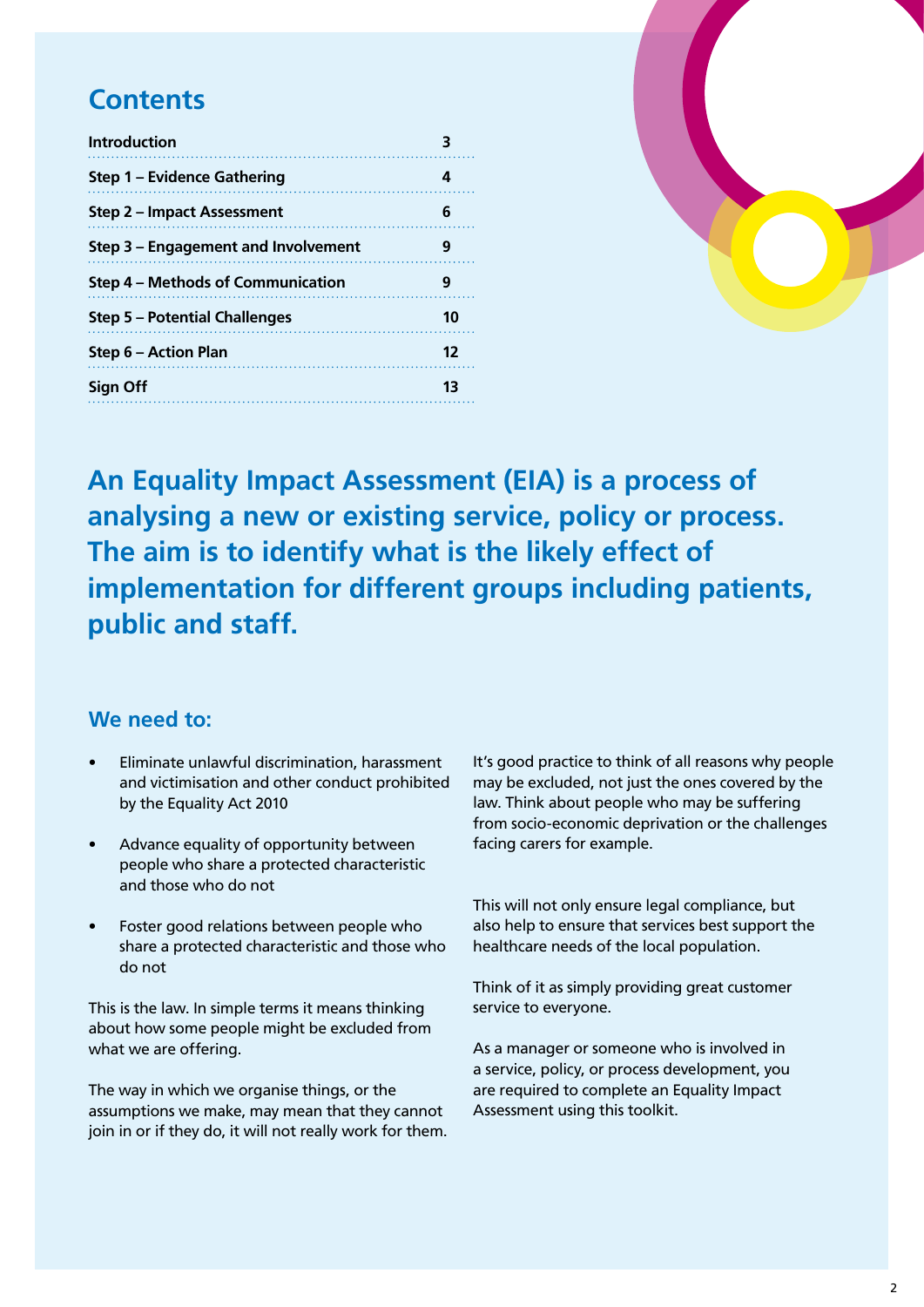# **STEP 1: GATHERING EVIDENCE**

| <b>Name of person completing EIA:</b>                                                                    |                                   |
|----------------------------------------------------------------------------------------------------------|-----------------------------------|
| Title of service/policy/process:                                                                         |                                   |
| Existing:<br>New/proposed:<br>Changed:                                                                   |                                   |
| What are the intended outcomes of this policy/service/process?<br>Include outline of objectives and aims |                                   |
|                                                                                                          |                                   |
|                                                                                                          |                                   |
| Who will be affected by this policy/service /process? (please tick)                                      |                                   |
| Staff members<br>Patients<br>Public<br>Other                                                             |                                   |
| If other please state:                                                                                   |                                   |
| What is your source of feedback/existing evidence? (please tick)                                         |                                   |
| <b>National Reports</b><br><b>Internal Audits</b>                                                        | <b>Patient Surveys</b>            |
| <b>Staff Surveys</b><br>Complaints/Incidents                                                             | <b>Focus Groups</b>               |
| <b>Previous EIAs</b><br>Stakeholder groups                                                               | Consultations                     |
| Engagement<br>National/Local statistics/Demographics                                                     | Other                             |
|                                                                                                          |                                   |
| If other please state:                                                                                   |                                   |
|                                                                                                          |                                   |
|                                                                                                          |                                   |
|                                                                                                          |                                   |
|                                                                                                          | Step 1 Continues on the next page |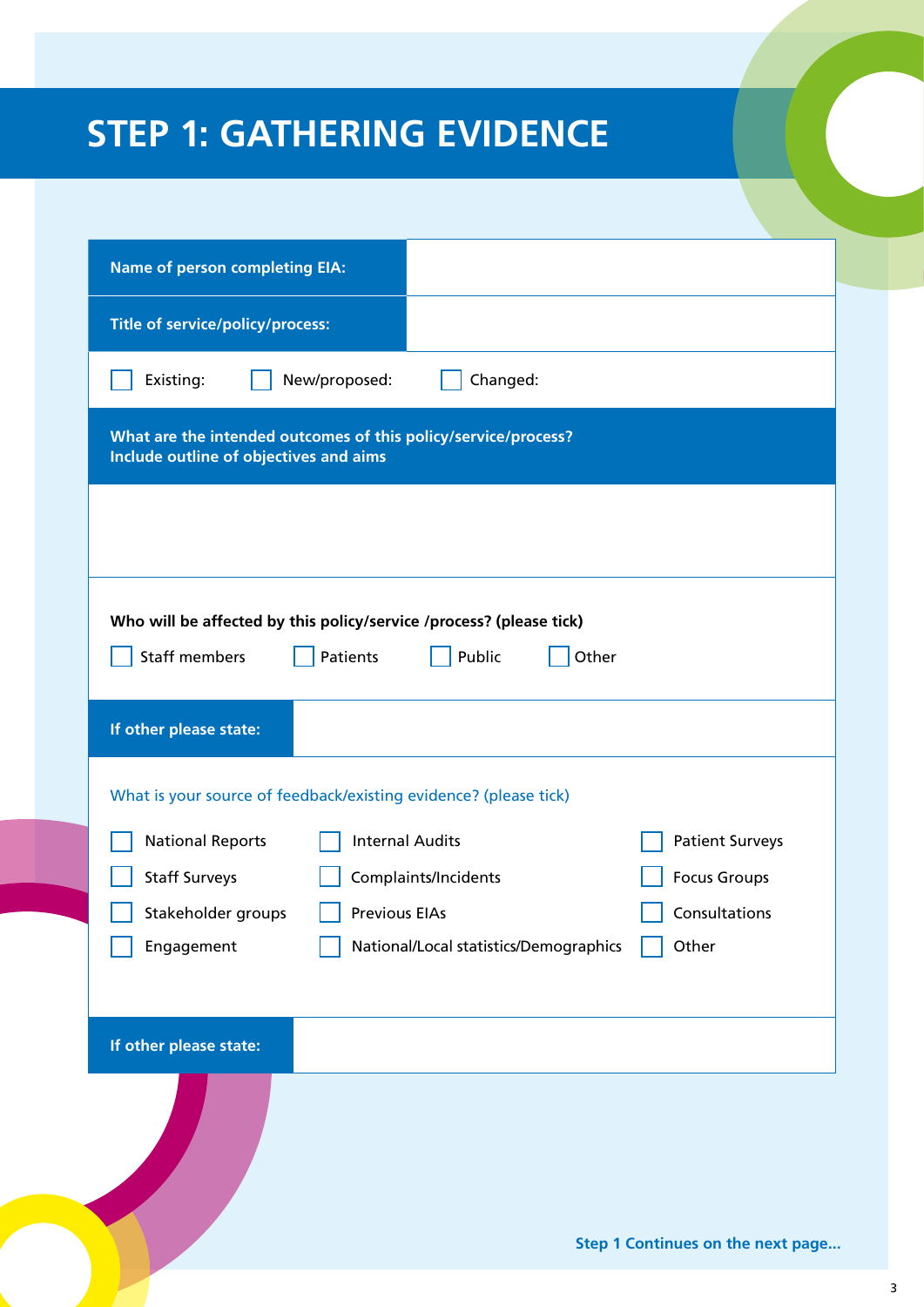| <b>Evidence</b>                                                                                        | What does it tell me? (about the existing service/<br>policy/process? Is there anything to suggest there may<br>be challenges when designing something new?)<br>List the main sources of data, research and other sources<br>of evidence (including full references) reviewed to<br>determine impact on each equality group (protected<br>characteristic). What evidence have you considered to<br>determine what health inequalities exist in relation to<br>your work? |
|--------------------------------------------------------------------------------------------------------|--------------------------------------------------------------------------------------------------------------------------------------------------------------------------------------------------------------------------------------------------------------------------------------------------------------------------------------------------------------------------------------------------------------------------------------------------------------------------|
| <b>National reports</b>                                                                                |                                                                                                                                                                                                                                                                                                                                                                                                                                                                          |
| <b>Patient surveys</b>                                                                                 |                                                                                                                                                                                                                                                                                                                                                                                                                                                                          |
| <b>Staff surveys</b>                                                                                   |                                                                                                                                                                                                                                                                                                                                                                                                                                                                          |
| <b>Complaints and incidents</b>                                                                        |                                                                                                                                                                                                                                                                                                                                                                                                                                                                          |
| <b>Results of consultations with</b><br>different stakeholder groups -<br>staff/local community groups |                                                                                                                                                                                                                                                                                                                                                                                                                                                                          |
| <b>Focus groups</b>                                                                                    |                                                                                                                                                                                                                                                                                                                                                                                                                                                                          |
| <b>National/Local statistics/</b><br><b>Demographics</b>                                               |                                                                                                                                                                                                                                                                                                                                                                                                                                                                          |
| <b>Other evidence</b><br>(please describe)                                                             |                                                                                                                                                                                                                                                                                                                                                                                                                                                                          |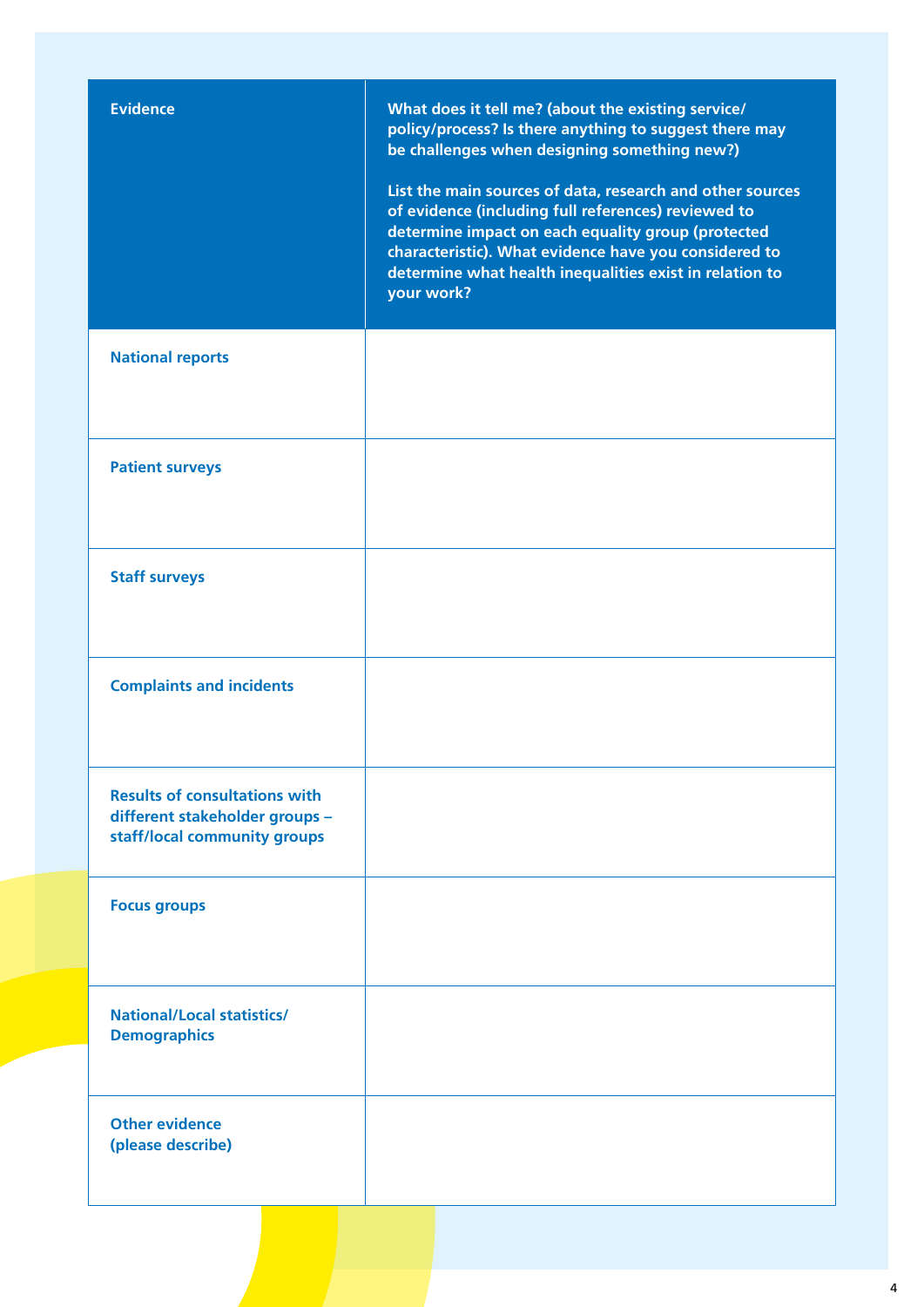#### **STEP 2: IMPACT ASSESSMENT**

**What impact will the new policy/system/process have on the following: (Please refer to the 'EIA Impact Questions to Ask' document for reference)**

**Age - Consider and detail age related evidence. This can include safeguarding, consent and welfare issues**

**Disability - Consider and detail disability related evidence. This can include attitudinal, physical and social barriers as well as mental health/ learning disabilities**

**Gender reassignment (including transgender) - Consider and detail evidence on transgender people. This can include issues such as privacy of data and harassment.**

**Marriage and civil partnership - Consider and detail evidence on marriage and civil partnership. This can include working arrangements, part-time working, caring responsibilities.**

**Pregnancy and Maternity - Consider and detail evidence on pregnancy and maternity. This can include working arrangements, part-time working, caring responsibilities.**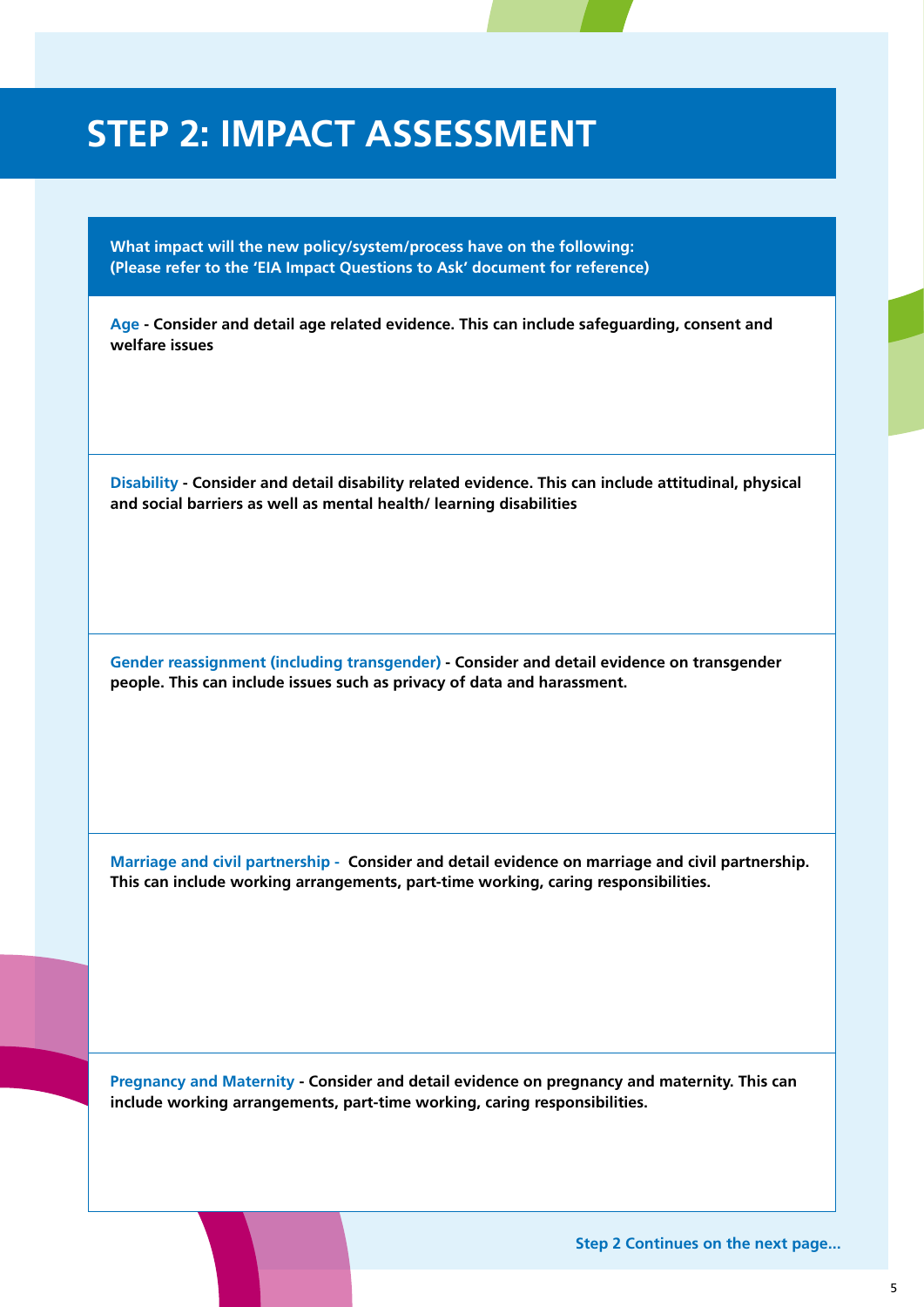**Race - Consider and detail race related evidence. This can include information on difference ethnic groups, Roma gypsies, Irish travellers, nationalities, cultures, and language barriers.**

**Religion or belief - Religion is defined as a particular system of faith and worship but belief includes religious and philosophical beliefs including lack of belief (e.g. Atheism). Generally, a belief should affect your life choices or the way you live for it to be included in the definition.**

**Sex/Gender - Consider and detail evidence on men and women. This could include access to services and employment.**

**Sexual orientation - Consider and detail evidence on heterosexual people as well as lesbian, gay and bisexual people. This could include access to services and employment, attitudinal and social barriers.**

**Carers - Consider and detail evidence on part-time working, shift-patterns, general caring responsibilities.**

**Other Identified Groups and Health Inequalities - Consider and detail evidence on groups experiencing disadvantage and barriers to access and outcomes. This can include different socio-economic groups, geographical area inequality, income, resident status (migrants, asylum seekers). What is the potential impact of your work on health inequalities?**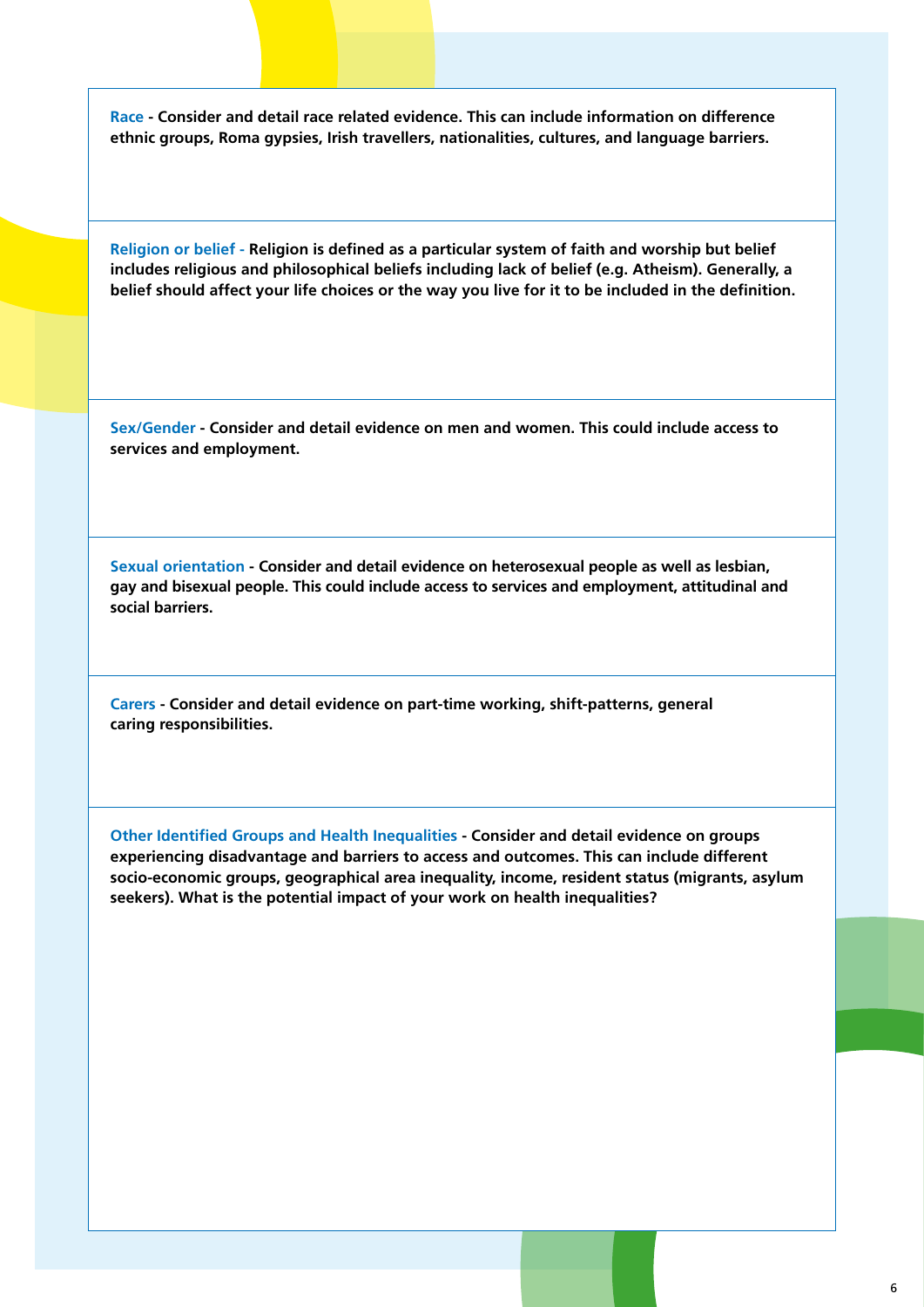### **STEP 3: ENGAGEMENT & INVOLVEMENT**

**How have you engaged stakeholders in testing the policy or process proposals including the impact on protected characteristics? What feedback have you received? What were the key messages?**

**Please list the stakeholders engaged:**

# **STEP 4 : METHODS OF COMMUNICATION**

| Verbal - stakeholder groups/meetings | Verbal - Telephone                   |
|--------------------------------------|--------------------------------------|
| Written - Letter                     | Written - Leaflets/guidance booklets |
| Email                                | Internet<br>Other                    |
|                                      |                                      |
|                                      |                                      |
|                                      |                                      |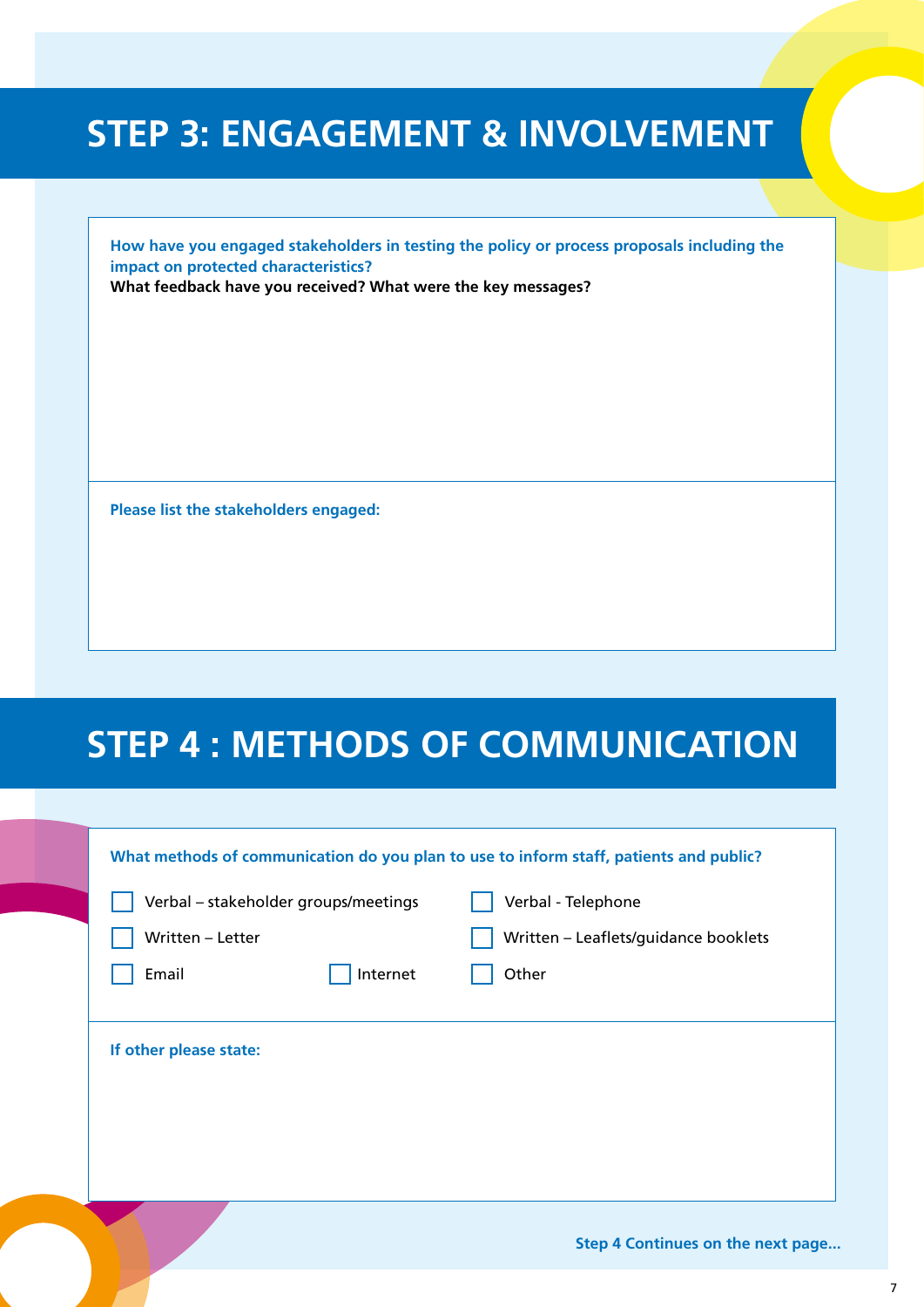# **ACCESSIBLE INFORMATION STANDARD**

The Accessible Information Standard directs and defines a specific, consistent approach to identifying, recording, flagging, sharing and meeting the information and communication support needs of service users.

| Tick to confirm you have you considered an agreed process for:                                                 |
|----------------------------------------------------------------------------------------------------------------|
| Asking people if they have any information or communication needs, and finding out how<br>to meet their needs. |
| Recording those needs clearly and consistently.                                                                |
| Sending out correspondence in alternative formats.                                                             |
| Sending out correspondence in alternative languages.                                                           |
| Producing / obtaining information in alternative formats.                                                      |
| Arranging / booking professional communication support.                                                        |
| Booking / arranging longer appointments for patients / service users with communication needs.                 |
| Communication materials meeting the NHS accessible standard                                                    |
|                                                                                                                |
| If any of the above have not been considered, please state the reason:                                         |

#### **STEP 5 : SUMMARY OF POTENTIAL CHALLENGES**

Having considered the potential impact on the people accessing the service, policy or process please summarise the areas have been identified as needing action to avoid discrimination.

| <b>Potential Barrier</b> | What problems/issues may this cause? |
|--------------------------|--------------------------------------|
|                          |                                      |
| $\overline{\mathbf{z}}$  |                                      |
| 3                        |                                      |
| 4                        |                                      |
| 5                        |                                      |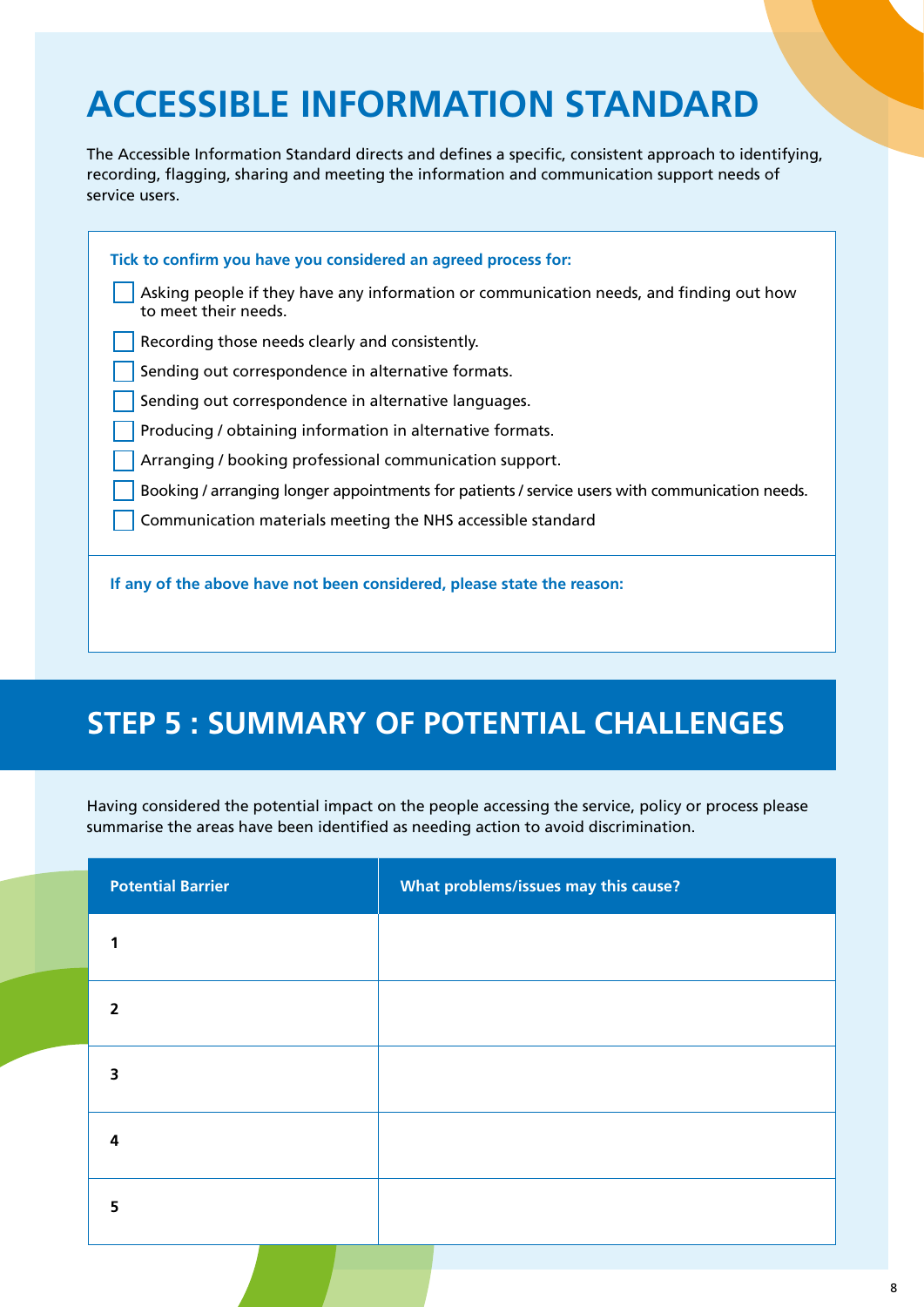# **STEP 6: ACTION PLAN**

| Ref no. | <b>Potential</b><br>Challenge/<br><b>Negative</b><br>Impact | Protected<br>Group<br>Impacted<br>(Age, Race<br>etc) | <b>Action(s) required</b> | <b>Expected</b><br>Outcome | Owner | Timescale/<br><b>Completion</b><br>date |
|---------|-------------------------------------------------------------|------------------------------------------------------|---------------------------|----------------------------|-------|-----------------------------------------|
|         |                                                             |                                                      |                           |                            |       |                                         |
|         |                                                             |                                                      |                           |                            |       |                                         |
|         |                                                             |                                                      |                           |                            |       |                                         |
|         |                                                             |                                                      |                           |                            |       |                                         |
|         |                                                             |                                                      |                           |                            |       |                                         |
|         |                                                             |                                                      |                           |                            |       |                                         |

| Ref no. | Who have you engaged<br>with for a solution? | Person/People to inform | How will you monitor and<br>review whether the action<br>is effective? |
|---------|----------------------------------------------|-------------------------|------------------------------------------------------------------------|
|         |                                              |                         |                                                                        |
|         |                                              |                         |                                                                        |
|         |                                              |                         |                                                                        |
|         |                                              |                         |                                                                        |
|         |                                              |                         |                                                                        |
|         |                                              |                         |                                                                        |